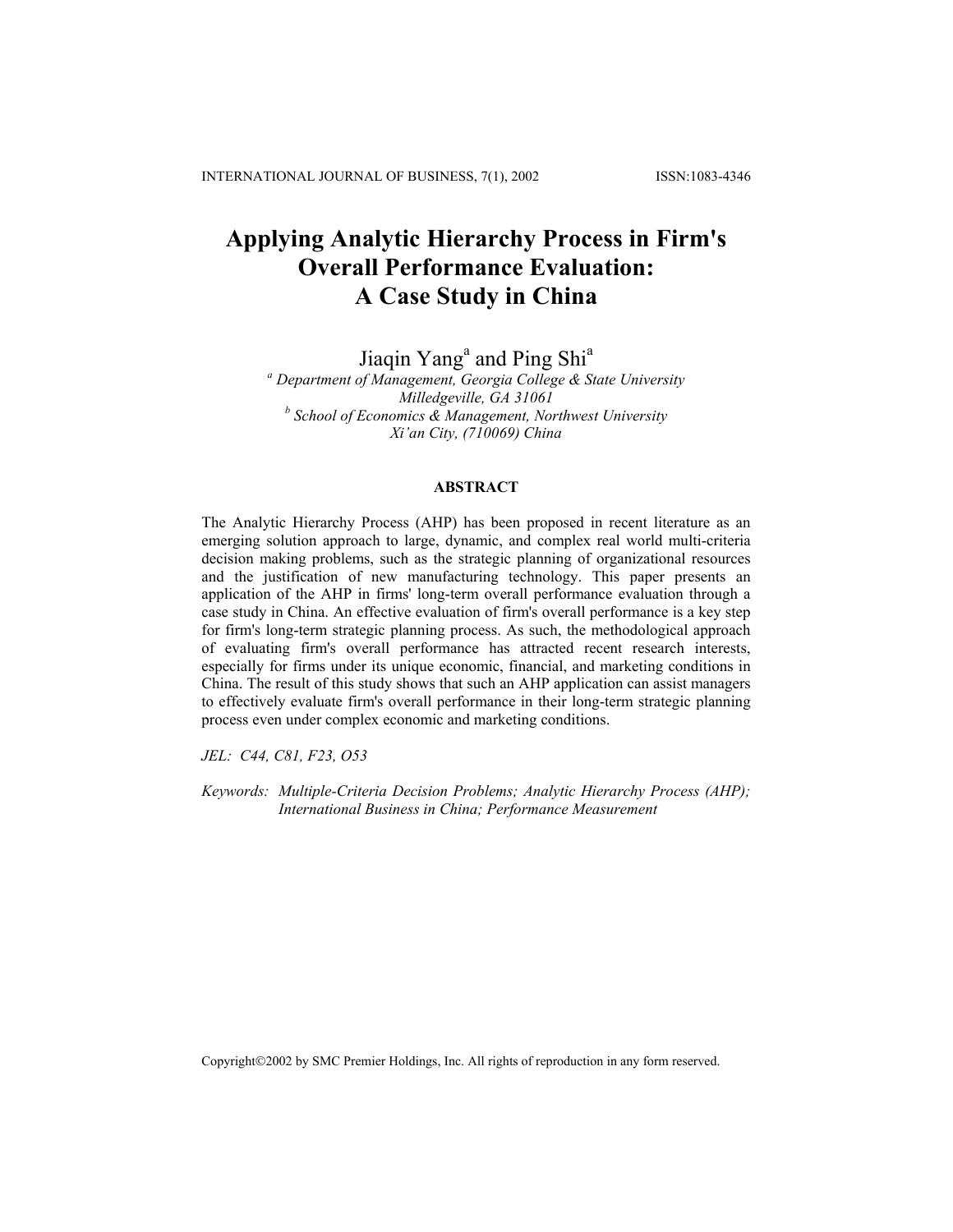#### **I. INTRODUCTION**

With the fastest growth rate in the last two decades, China has become one of the largest markets for international business. As a result, China has become one of the top three nations for attracting foreign investment in the international market since 1993 (see Ma [16]). Hundreds of international companies, large and small, have been competing for business opportunities in China, in the form of joint venture or direct investment, since the Chinese government opened its market in 1980s. As its economic reform continues, China's perennial economy expansion scale, huge market potential, and valuable resources have been continuously attracting the attention of international business giants (see Ma [15]). It has been reported that by the end of June 1997, over 230,000 business joint ventures had been registered in China, and 145,000 of them were already in operations. Total foreign direct investment had reached \$204 billions among them, \$15.7 billions were from U.S. companies, involving 23,200 business investment projects (see CNSB [4]). IMF (International Monetary Foundation) 1997 "*Global Economic Prospects and Policies*" Report predicts that if China can sustain its current growth rate, its GDP will reach the total GDP of European Union and the U.S.A. in 10 years. The *1997 Annual Report of World Bank* indicates that among world's five largest developing countries - China, Russia, India, Brazil, and Indonesia, all of which will become important parts of world economy in next 20 years, China has the most potential for growth and become one of the largest markets for international business. As evidence, more than 200 international business giants have started to increase their direct investment in China recently (see Ma [16]).

Hundreds of international corporations have explored their business opportunities in China in the last two decades. Both successful joint ventures and failed investments have been reported (see Miller, *et al.* [18]). Research addressing the issues about the conflicts between different cultures (e.g., Western vs. Oriental), traditions, value systems, and the comparison study about different political and economic systems has been emerged in recent literature, but few have been focused on the issues and challenges in evaluating firm's long-term overall performances - for companies under China's current complex social, political, economic, financial, and market conditions. Because such a problem is evidently a typical multi-criteria decision making problem as there are many factors involved (quantitative vs. qualitative), many attributes interactive (economic, political, cultural, traditional, etc.), and complex relationships among the factors. For such multi-criteria decision making problems, appropriately assessing the managerial priority preferences among performance criteria will play a key role in the solution process. To assess manager's preference explicitly with a preference model, in the current literature, one of the most preferred approaches is the analytic hierarchy process (AHP), as suggested by Falkner and Benhajla [8], and Satty [26].

The AHP approach was developed in the early 1970s in response to military contingency planning, scarce resources allocation, and the need for political participation in disarmament agreements (see Saaty [29, 31]). All these problems rely heavily on measurement and tradeoff of intangibles in a multi-criteria process. The AHP is a structured method to elicit preference opinion from decision makers. Its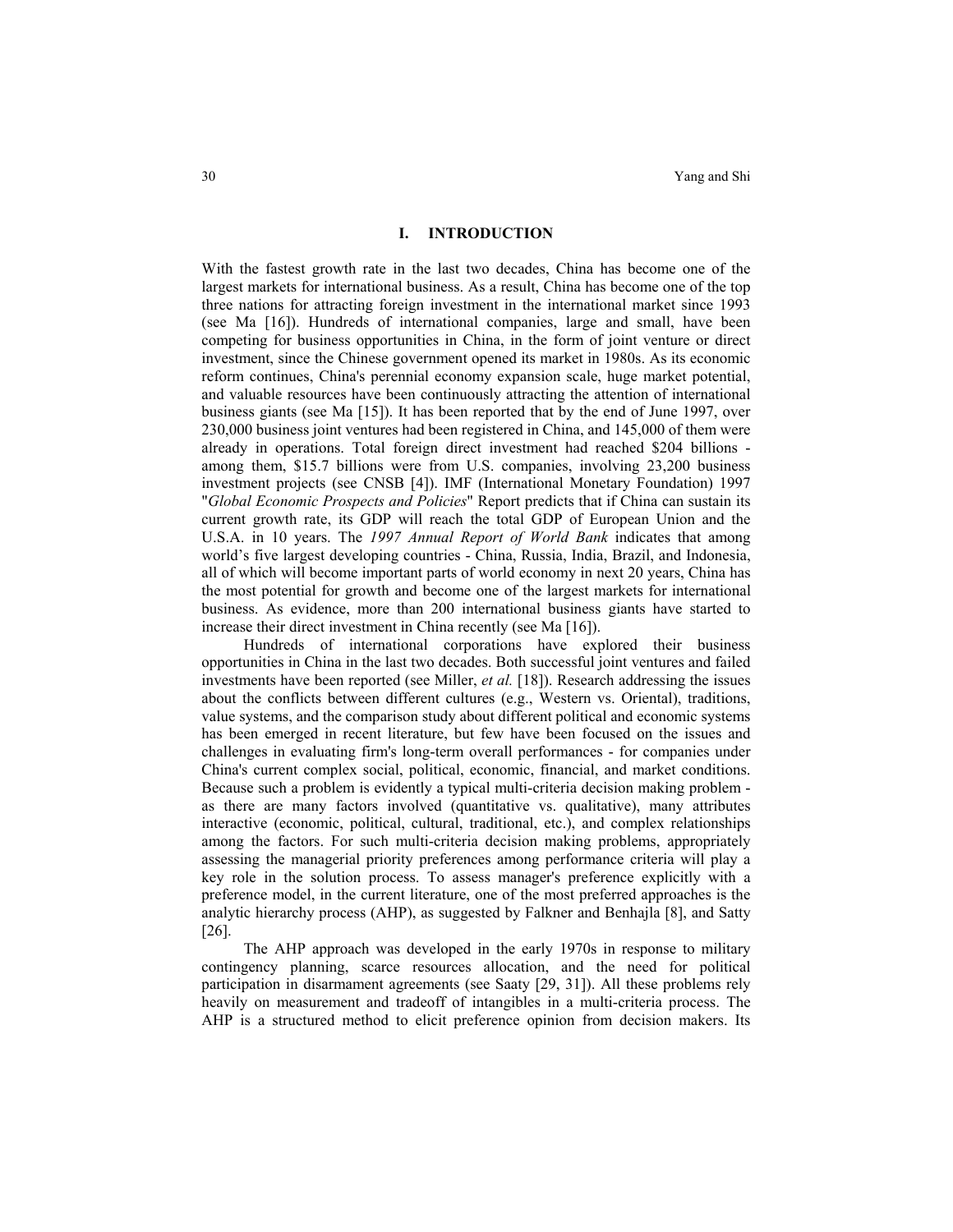methodological procedure can easily be incorporated into multiple objective programming formulations with interactive solution process (see Saaty [29, 30, 31]). The AHP approach involves decomposing a complex and unstructured problem into a set of components organized in a multilevel hierarchic form (see Saaty [30]). A salient feature of the AHP is to quantify decision makers' subjective judgments by assigning corresponding numerical values based on the relative importance of factors under consideration. A conclusion can be reached by synthesizing the judgments to determine the overall priorities of variables (see Saaty [23]).

The AHP approach has been proposed in recent literature as an emerging solution approach to large, dynamic, and complex real world multi-criteria decisionmaking problems (see Albayrakoglu [1], Carlsson and Walden [3], Tavana and Banerjee [35], Weiss and Rao [38], Zahedi [42]). Successful AHP applications have been reported in marketing, finance, education, public policy, economics, medicine, and sports (see Saaty [23, 24, 26], Sun *et al.* [32], Zahedi [42]). The AHP approach is thus selected to address the multi-criteria decision making problem to be addressed in this research - assessing and evaluating firm's long-term overall performance under China's complex economic and market conditions. The AHP application is illustrated through a case study of *Shanghai Chemicals* (China Shanghai Oriental Chemicals Plant).

## **II. LITERATURE REVIEW**

A selected literature is briefly reviewed in this section - on the recent trends in international business development in China, and the new development of performance measurement systems.

One trend for many large multi-national (MN) corporations in recent years is to globalize their operations with their best available resources. In order to be competitive in global market, those MN corporations have adopted more aggressive operations strategies, which can often be characterized as "to bring the highest quality products with the lowest price to enter new markets" (Rhinesmith [21]). Two major categories of factors considered by those MN corporations in selecting new market targets are: (1) internal strength, including operational capability, technology advancement, competitive edge, and potential profitability, and (2) external conditions and opportunities, such as: the stability of political and economic systems of the nation to be considered, as well as its technical conditions, labor availability and quality, and potential market size and sales (see Mann [17]). As more international business giants entered China's market and run their businesses within China's economic system, their successes and failures have attracted research interests in recent publications (see Davis [5], Lin [14], Wang *et al.* [37]). For example, a survey research selected 475 foreign investors (including companies from American, Japan, South Korea, European nations, Singapore, Taiwan, and Hong Kong) from three major Chinese cities - Beijing, Tianjin, and Shanghai (see Yuan [41]). A 60% of investors surveyed indicated that their companies will expand future investment in China, 30% will at least maintain their current investment levels, and only 10% will reduce their future investment to some degree. Almost all investors surveyed are very optimistic about the perspective of future foreign investment opportunities in China, as reported by Yuan [41].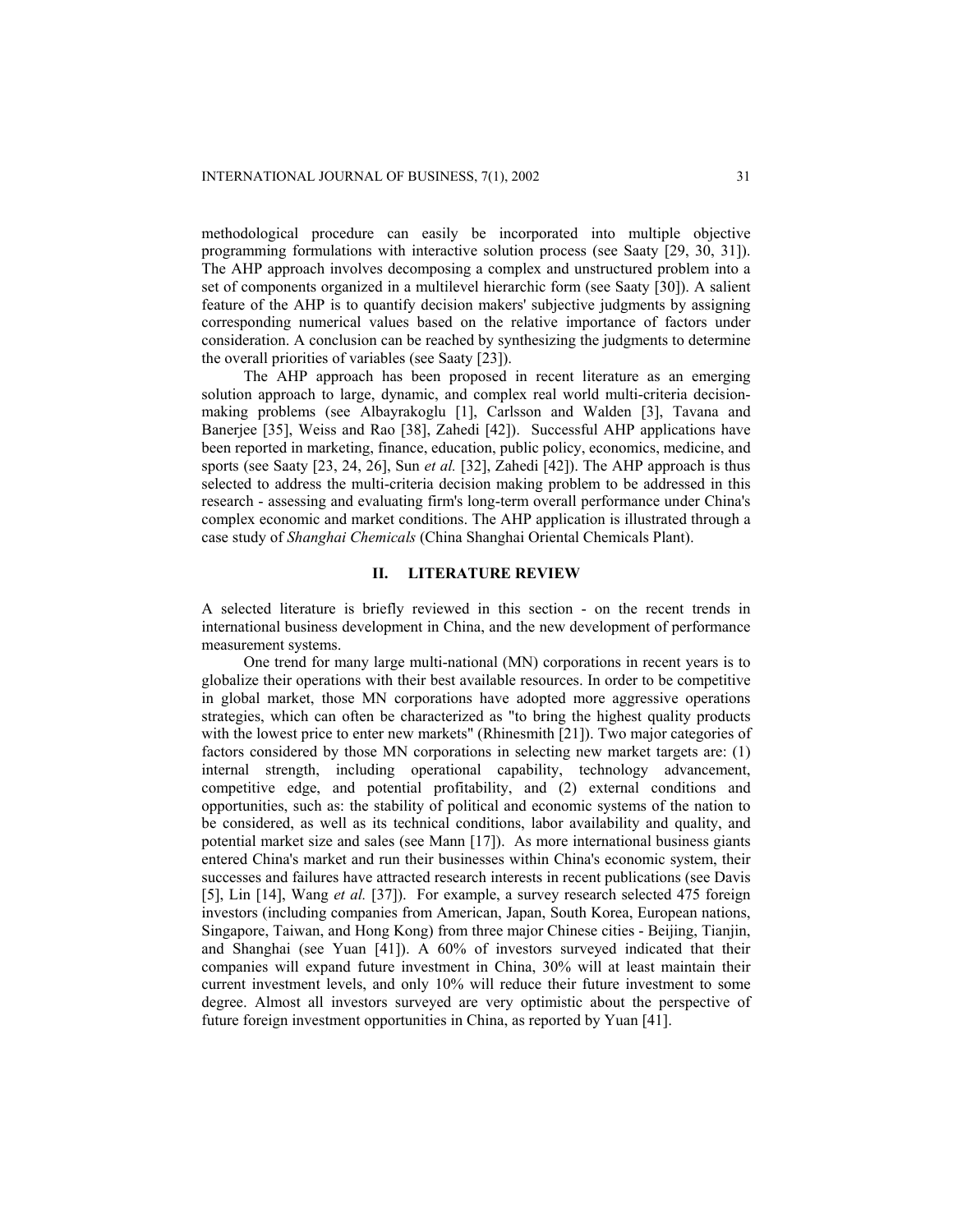In order to evaluate the risks and opportunities involved in doing business in China, GFC (Germany Federation of Commerce) surveyed 74 German companies which have joint ventures or direct invested manufacturing factories in China. Their final report summarized the following suggestions for foreign investors: (1) be focused on the development of China's new market and its huge long-term sale potential, (2) China's current economic growth rate will be sustained in a foreseeable future, and (3) considering all factors, average production costs at Chinese plants will be more than 30% lower compared to similar plants in Germany. Meanwhile, 70% surveyed are "Very Satisfied" or "Satisfied" with their cooperation from their Chinese counterparts and indicated that their corporations plan to increase their investment and production capacity in next few years. More than 89% are confident their products will be competitive not only in China's market but also on international marketplace. That is, their production facilities in China will be incorporated into their international business strategy (as an integral part of their global manufacturing and service base) for their global competition. In summary, the different cultures, traditions, social value norms, and political and economic systems existing in China and Western countries, as well as the lengthy separation of China from the international business world before the 1980s, do prescribe the issues and challenges for international corporations to successfully operate their businesses in China (see Davis [5]).

An effective evaluation of firm's long-term performance plays a key role in firm's long-term strategic planning. As such, various performance evaluation approaches have been developed - to conduct proposed comparative evaluations based the established strategic objectives (see Maskell [19] and Rivers [22]). Discussions on firm's performance measurement have been reported in the recent publications. The issue of the "inappropriateness" of *traditional* short-term financial analysis based "*balanced scorecard*" systems is addressed with an extensive scale by Kaplan & Norton [10] and Tarr [33]. Arguing that business organizations have undergone dramatic changes during the last two decades (i.e., the implementation of JIT, TQM, team-based organization, time-based competition), firm's performance measurement systems, however, have not appreciably changed to reflect those organizational and environmental changes (see Tarr [34]). That is, the current "*balanced scorecard*" performance measurement methods and systems are much lagged behind the current business process system development (see Tarr [33]). For a modern business organization to be competitive in global market, the firm's overall performance measurement must be driven by its long-term business strategic objectives, and designed as a system - be purposeful, unified, integrated, fluid, and participate to firm's managers, as addressed in Kaplan & Norton [10], Kaplan *et al.* [11, 12], and Tarr [33]. New performance measurement systems (or approaches) have also been suggested in the recent literature, such as: a proactive 10-step performance measurement development procedure (by Wisner and Fawsett [39]), the performance measurement selection matrix method (by Rivers [22]), and a strategic proactive approach in which the performance measurement process is to be categorized into four segments *financial*, *customer*, *internal business process*, and *learning and growth* (by Kaplan & Norton [10]). Another popular concept recently adopted in the performance measurement literature is "**benchmarking**" - often defined as "... the search for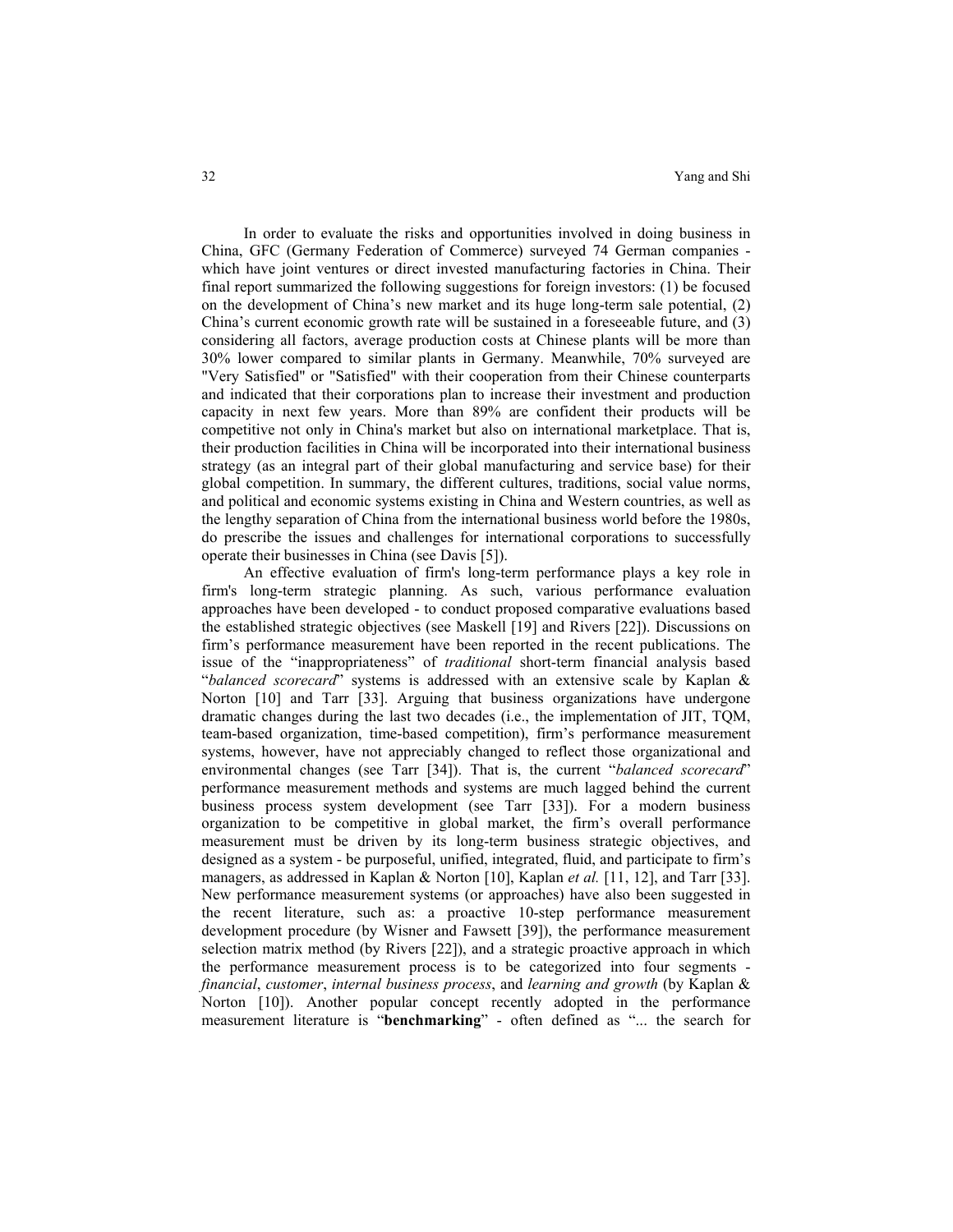industry best practices that lead to superior performance" - against which - a firm's performance will be evaluated and compared with (see Camp [2]).

There are also limitations, however, in the current literature regarding the proposed methods for firm's long-term overall performance evaluation. First, application-oriented procedures that are practical to handle large scaled problems are rare – largely due to the complexity involved. In addition, qualitative criteria are often not incorporated in some reported approaches, while in many real world applications, qualitative criteria are often the primary concerns for the management. Another weakness in the current literature is that many reported methods are deterministic in nature - lack the dynamic capability necessary to deal with the rapid changes occurred in business practice. Finally, there is a need for a system (or a "*framework*"), which can organize all related criteria (quantitative and qualitative) into a hierarchic structure and present all of them with pre-established priority considerations. Recognizing that firm's long-term performance evaluation is a typical multi-criteria decision making problem, the AHP approach is selected in this research to provide an effective tool to the managers of international corporations in China - in their evaluation of firm's long-term overall performance, which in turn, will make insightful contributions to the business world and the international business literature. It is the primary motivation of this research.

## **III. AN AHP APPROACH**

The AHP has been proposed in recent literature as an emerging solution approach to large, dynamic, and complex real world multi-criteria decision-making problems (see Albayrakoglu [1] and Carlsson & Walden [3]). The AHP has been used in a wide variety of complex decision making problems, such as the strategic planning of organizational resources (Saaty [26]), the evaluation of strategic alternatives (Yand and Lee [40]), and the justification of new manufacturing technology (Albayrakoglu [1]). An earlier survey provided over 200 known AHP applications (see Zahedi [42]). The AHP has also been applied in a variety of formats such as: the design tool for largescale systems or composite ratio scales (Weiss and Rao [38]), the instrument for pairwise comparison in the application of artificial neural networks (Wang *et al.* [37]), and the primary structure of decision support systems (Zahedi [42]). As an effective methodology, the AHP approach has been used to determine the optimal facility location site among alternatives under multiple criteria (see Carlsson & Walden [3] and Yang & Lee [40]), and to identify objective coefficient and parameter values in multiple-objective LP problems (Korhonen and Wallenius [13]). In addition, the software package that implements the original AHP (see Saaty [28]) - *Expert Choice*, has been promoted in the recent publications (Expert Choice [7]).

Evaluating firm's long-term overall performance is obviously a complex multicriteria problem. Such a solution process is often conducted in a dynamic fashion. That is, key criteria may change over time due to unexpected events (e.g., an emerging energy crisis may cause fuel and power costs to assume greater importance over other factors). Furthermore, under a multi-criteria comparison, more often, no single criterion could dominate all other alternatives in a clear-cut fashion. Instead, each criterion may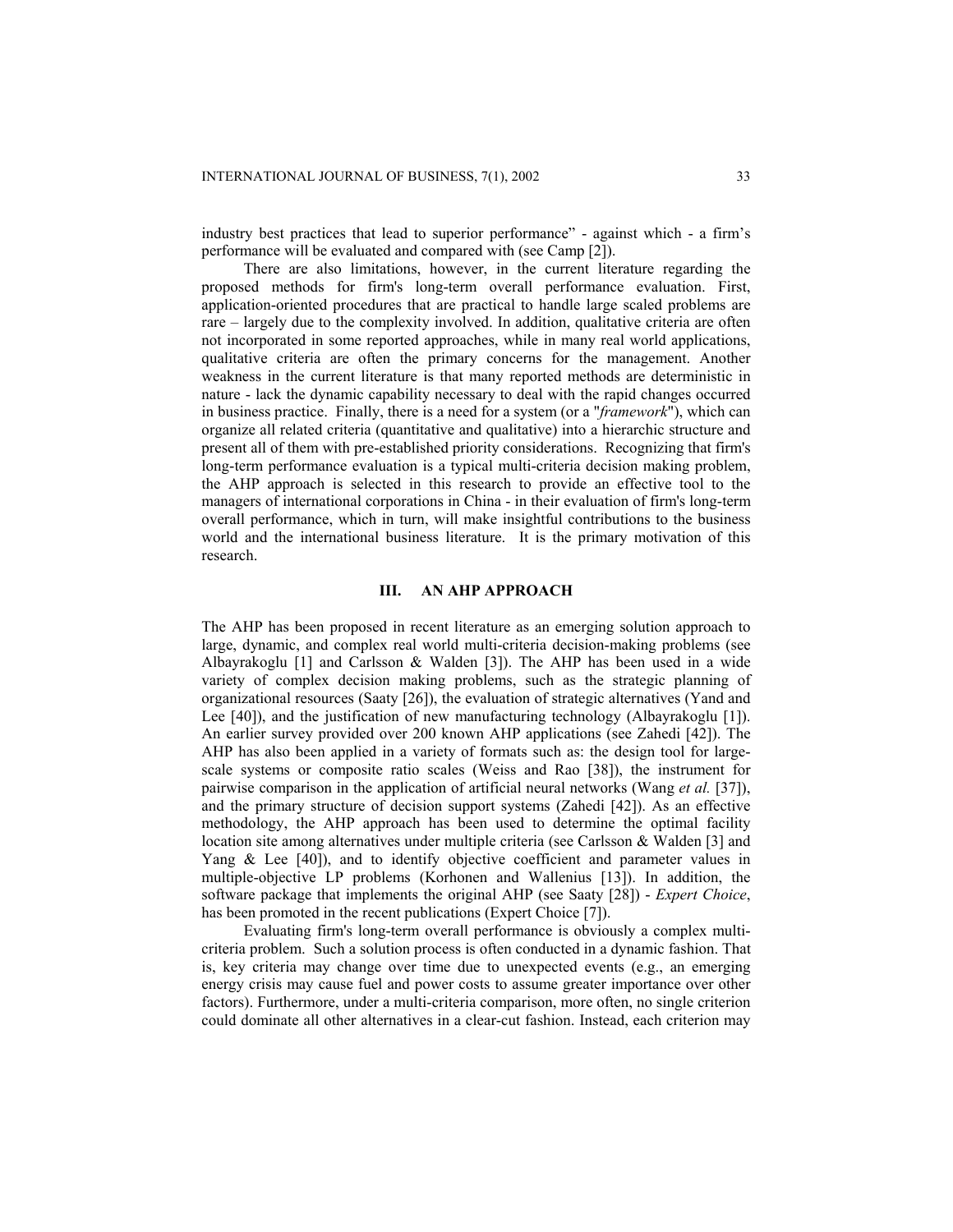have an appealing advantage in its favor. As such, the final conclusion would be the result of a compromise – rather than an "optimal" decision in its sense. In this regard, the problem to be addressed in this research - evaluating firm's long-term overall performance under China's current complex economic and market conditions is a particularly suitable application for the AHP approach.

Some concerns have been raised regarding the AHP for the arbitrary ranking occurred when two or more alternatives have similar or quasi-similar characteristics, or the rank reversal caused by the addition or deletion of alternatives (see Dyer [6], Perez [20], and Tversky & Simonson [36]). These undesirable effects, however, do not, invalidate the AHP method, argued by Harker & Vargas [9] and Saaty & Vargas [25]. In fact, almost all ordinal aggregation methods exhibit rank reversal (see Perez [20]). It has been shown that the rank reversal will not be a problem in real world applications because it is very rare to encounter two alternatives with very similar characteristics, and special precautions (e.g., grouping similar alternatives) can easily be taken to avoid any rank reversal (see Saaty [27]). Specifically, three steps have been identified in terms of ranking preservation: (1) allow rank to reverse by using the distributive model of the relative measurement approach, (2) preserve rank by using the ideal mode (in case of irrelevant alternatives), and (3) preserve rank absolutely by using the absolute measurement mode (see Saaty [26]). Pairwise comparison is a key step in an AHP model to determine priority weights of factors and provide a rating for alternatives based on qualitative factors. The procedure focuses on two factors at a time and their relation to each other, so decision makers will be more comfortable to offer relative (rather than absolute) preference information. The relative importance of each factor is rated by a measurement scale to provide numerical judgments corresponding to verbal judgments. The instrument used in this research is a discrete scale, from 1 to 9 with 1 representing the equal importance of two factors and 9 being the highest possible importance of one factor over another, as shown in Table 1 (a). An example of threefactor comparison matrix is shown in Table 1 (b). Determining priority weights is an important step in pairwise comparison. Three methods have been suggested in the literature to calculate such priority weights, including normalized eigenvalues (EM), logarithmic least squares, and least squares methods. While it has proven that the suggested three methods will generate identical solutions in terms of result consistency, the EM is recommended when the data are not entirely consistent by Saaty [28].

The proposed AHP model for evaluating firm's long-term overall performance is depicted in Figure 1. After managerial objectives are defined (Step-1), as shown in Figure 1, the AHP model starts with identifying all relevant and important performance criteria (Step-2). These criteria are then structured into a hierarchy descending from an overall objective to various criteria and subcriteria in successive levels (Step-3). Important guidelines for selecting criteria and constructing the hierarchy structure have been suggested: (1) representing the problem as thoroughly as possible, but not so thoroughly as to lose sensitivity to change in the elements, (2) considering the environment surrounding the problem, (3) identifying the issues or attributes that contribute to the solution, and (4) clarifying the necessary participants associated with the problem (see Saaty [26]). Organizing criteria in a hierarchy serves two purposes: (1) it provides an overall view of the complex relationship inherent in the situation; and (2)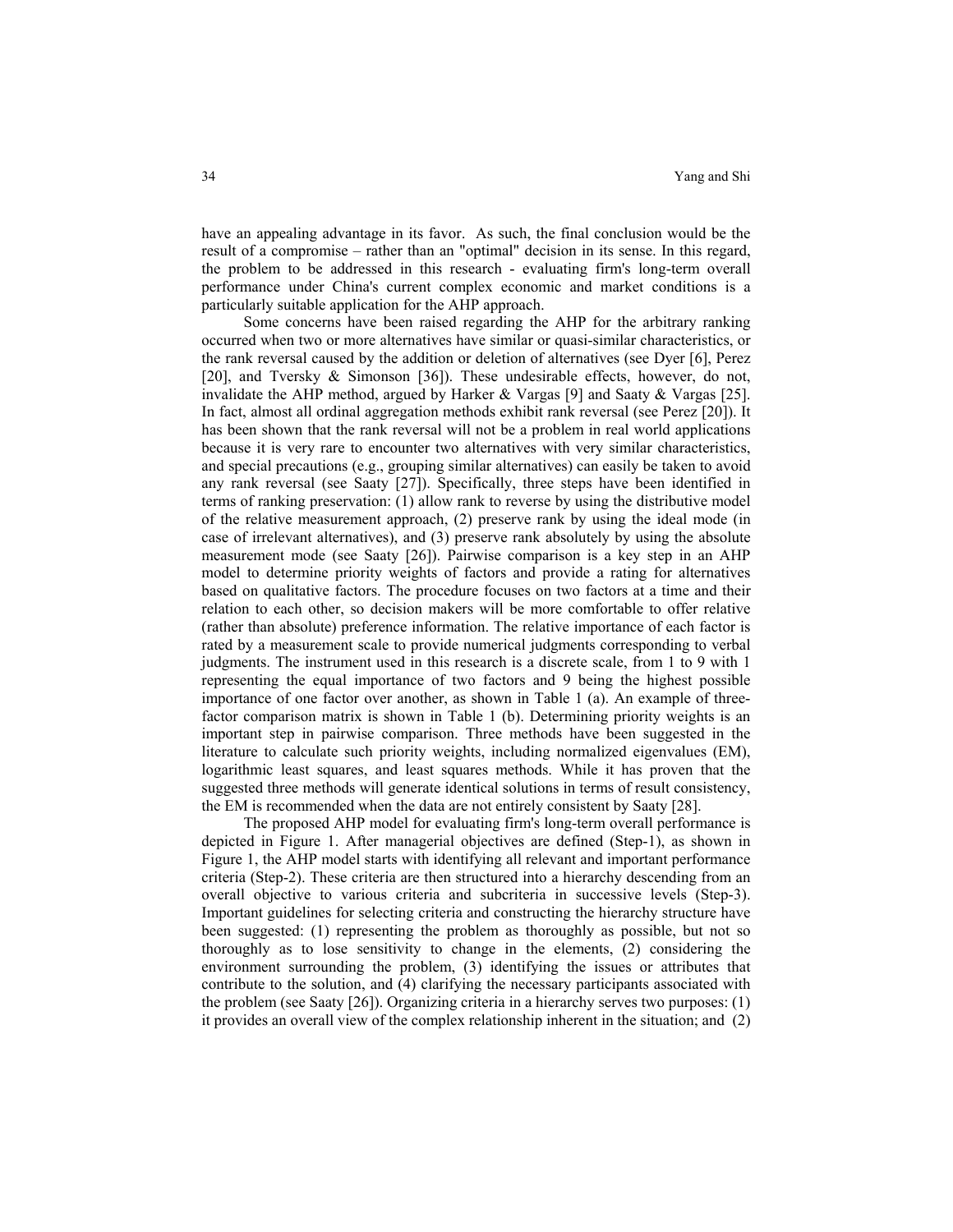it helps decision makers assess whether the issues in each level are of the same order of magnitude, so homogeneity in comparisons is preserved. The priority weights of structured criteria are then determined through pairwise comparison to reflect the judgments and relative preferences of different decision makers (Step-4). Not surprisingly, the priority weights may vary from one person to another. When there are several levels of criteria and subcriteria, the weight vectors of higher-level criteria are first computed. The weight of the corresponding higher-level criterion is then used to weight the criteria at the lower level in the hierarchy (composite weight). The procedure is repeated by moving downward along the hierarchy, computing the weight of each criterion at a particular level and using these to determine composite weights for succeeding levels (Step-5). When multiple decision makers are involved in developing priority weights, achieving consensus may be difficult. Weight analysis can then be used to assess the extent of differences and the potential impact on final decision. For instance, the means and variances can be calculated and the significance of the differences among sets of weights can be statistically tested. In the final step of the proposed AHP model, the criteria, which have the relative higher overall priority scores, will be identified as the firm's most important long-term overall performance measures and to be analyzed and incorporated in the firm's long-term strategic planning process.

| (a) Comparison scale |                                                          |                                                                                                        |
|----------------------|----------------------------------------------------------|--------------------------------------------------------------------------------------------------------|
| Intensity            | Definition                                               | Explanation                                                                                            |
|                      | Equal importance                                         | Two factors contribute equally to<br>the<br>objective                                                  |
| 3                    | Moderate importance of<br>one over another               | Experience and judgment favor one factor<br>over another                                               |
| 5                    | Essential<br>strong<br><sub>or</sub><br>importance       | Experience and judgment strongly Favor one<br>factor over another                                      |
| 7                    | Very strong importance                                   | An factor is strongly favored and its<br>dominance demonstrated in practice                            |
| 9                    | Extreme importance                                       | The evidence of favoring one factor over<br>another is of the highest possible order of<br>affirmation |
|                      | 2, 4, 6, 8 Intermediate values when compromise is needed |                                                                                                        |

**Table 1** Pairwise comparison scale and example

|  |  |  | (b) An example of three-factor comparison matrix |  |
|--|--|--|--------------------------------------------------|--|
|  |  |  |                                                  |  |

|        | <u>(0) THE CAULILLE OF HILL HIGHER COMPUTISOR MULLIA</u> |                  |
|--------|----------------------------------------------------------|------------------|
| Factor |                                                          | Priority Weights |
|        |                                                          |                  |
|        |                                                          | 0.08             |
|        |                                                          | 0.62             |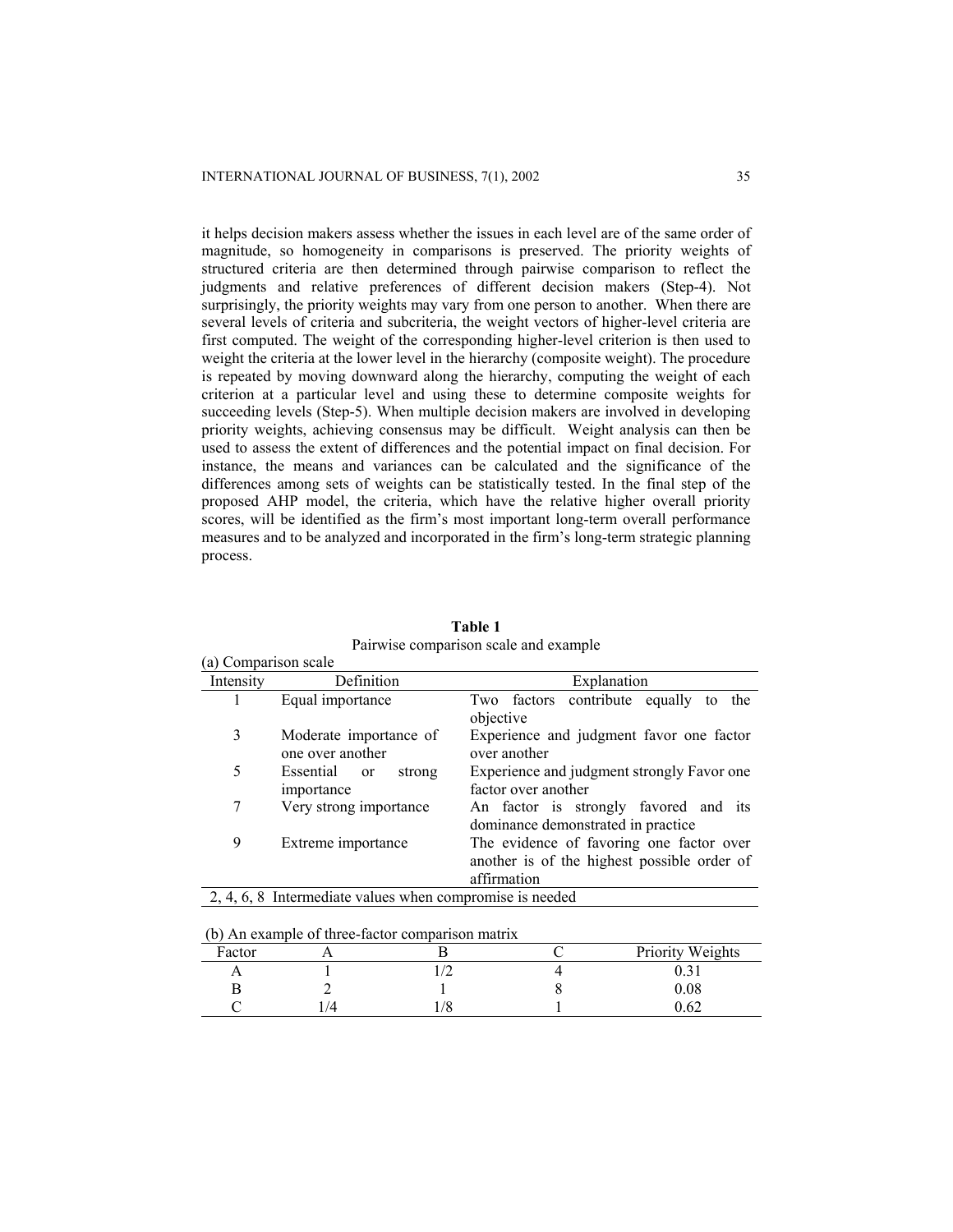

**Figure 1**  AHP process of evaluating firm's long-term overall performance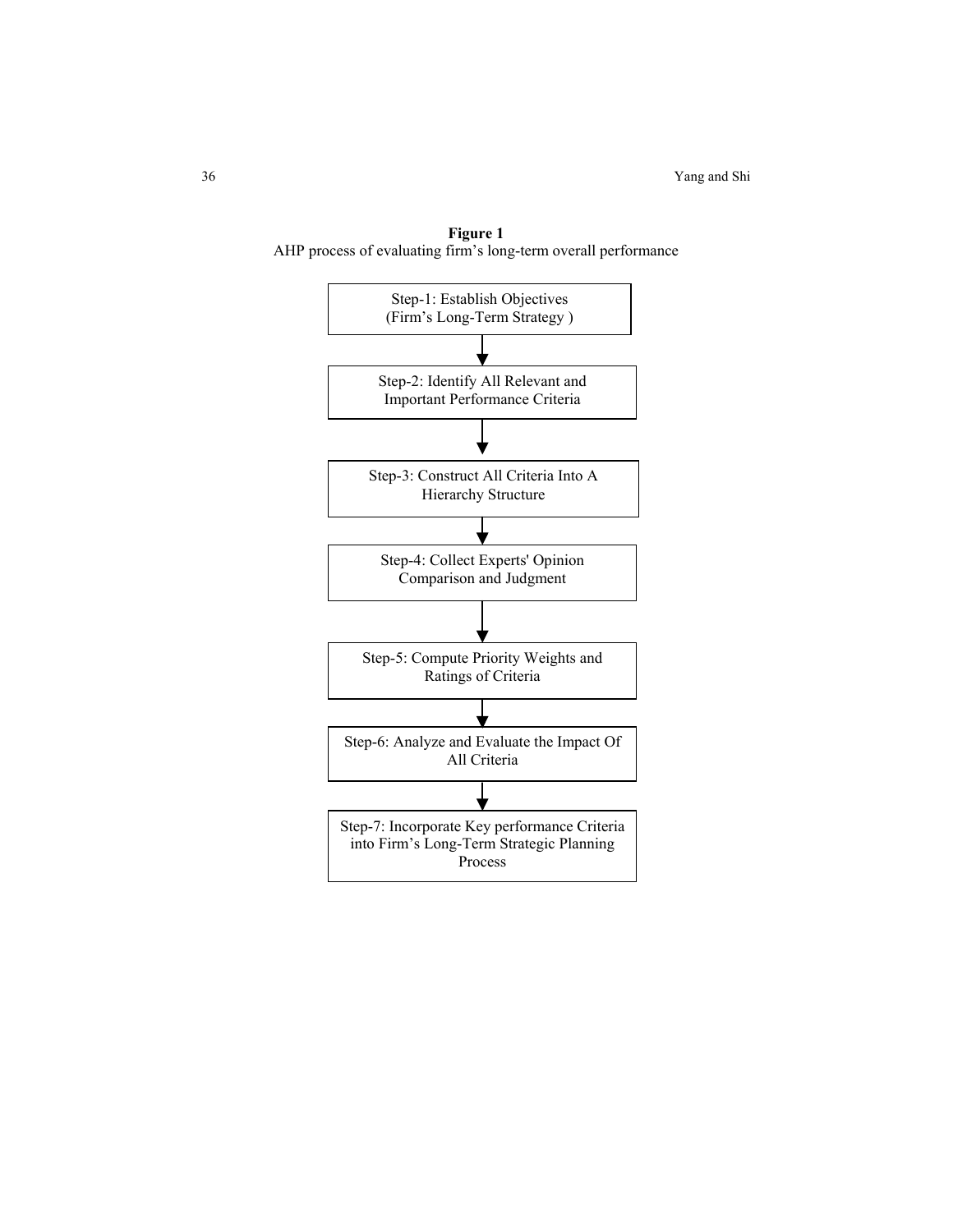Two sets of specific data: (1) the ranks of each criterion, and (2) the scores for each criterion, need to be collected for the proposed AHP model. Quantitative factors are measured by their corresponding values while the qualitative factors will be measured by the rating scale instrument. The criteria are first compared and prioritized based on the rates of the lowest level in the hierarchy. Qualitative analysis is conducted based on the pairwise comparison relative to each criterion and subcriterion. The numerical rating values of each criterion are normalized considering all other ratings of the criteria at the same level of the hierarchy. The ratings of qualitative criteria are the eigenvalues of the pairwise comparison matrix. The results of both quantitative and qualitative analysis will be combined for each criterion at the lowest possible level in the hierarchy. The priority weights of each criterion are the eigenvalues in the corresponding eigenvector of each matrix. This eigenvector is weighted with the weight of the higher-level element, which is used as the criterion in making the pairwise comparison. If the criteria at a particular level do not have any subcriteria, their priorities remain unchanged in the next level of the hierarchy. The overall priority scores for each criterion are the sum of individual products of rating scores by the corresponding priority weight for each subcriterion from the lowest level in the hierarchy. The consistency of the data may also be investigated during the analysis.

## **IV. A CASE STUDY IN CHINA: SHANGHAI CHEMICALS**

*Shanghai Chemicals* is selected in this research for a number of reasons. First, the economic, financial, and operational status of *Shanghai Chemicals* has been viewed as highly representative to most international joint venture corporations in China. Secondly, the chemical product industry (*Shanghai Chemicals* is one of a few large modernized chemicals plants newly developed in China) is one of the fundamental, fast growing, high-tech "backbone" industries which have huge market potential and significant impacts on the growth of China's economy. In addition, the location of the company -Shanghai, is the center for a remarkable surrounding economic area - a key economic development zone for the success of China's undergoing economic reform. Finally, the cooperation from company's top management in terms of data collection and participation in solution process has made this research project possible.

Prior to data collection, a specific workshop was organized for all the managers involved to explain the methodological approach of organizing all criteria and subcriteria into a chain of hierarchy in the proposed AHP model. Both advantages and potential issues of the approach were then thoroughly discussed with previous application case studies. Overall feedback from those managers about the proposed AHP model was very positive. Some suggestions by those managers were even adopted in the research, such as: starting with a small and simplified model - two levels with total 10 criteria/subcriteria only.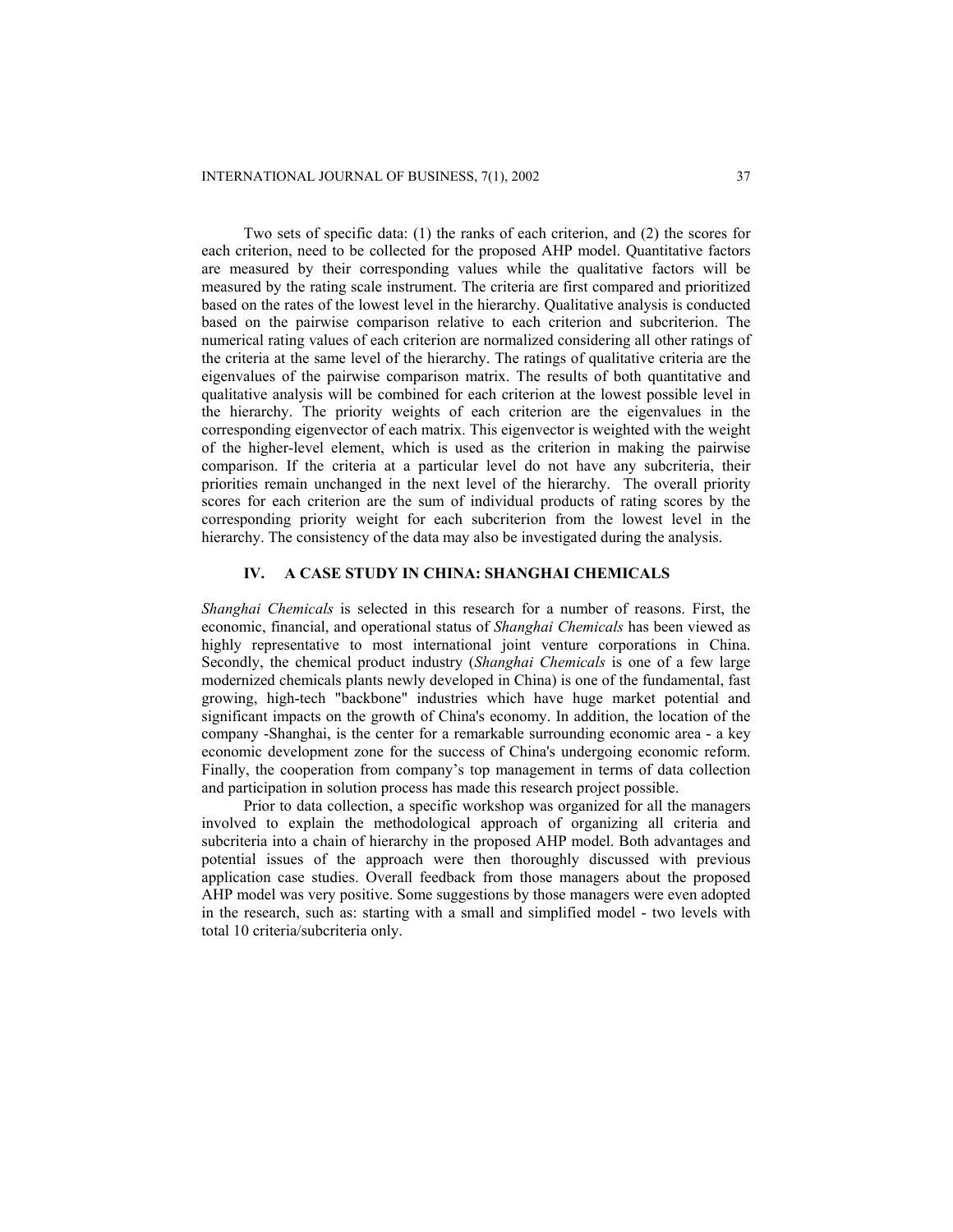Four major performance criteria - *Productivity*, *Capital Flow*, *Profit Contribution*, and *Resource Consumption* are selected in this case study - applying the AHP model in evaluating the long-term overall performance of *Shanghai Chemicals*. Those four criteria were selected by a group of top managers within the company based on a newly developed company's 5-year strategic plan (at the time). Each criterion is then disaggregated into two or more subcriteria. The four major criteria and their 10 subcriteria are then structured into a two-level hierarchy, as shown in Table 2. (**Note**: The degree of detail and the number of levels can certainly vary with the complexity of the evaluation, the amount of available resources, and the desire of decision makers.)

The required data for the proposed AHP model: (1) key criteria data of each group, and (2) estimated ratings about relative importance among criteria and subcriteria, were collected from the company over an eight-year period (1988 - 1995). The priority weights of each criterion are computed by using pairwise comparison between each criterion at a particular level, as shown in Table 3. Data analysis and matrix calculation are conducted by a mathematical software specialized in matrix computation, called **GAUSSIAN**. It provides the eigenvalues of a matrix. The software package of the AHP - *Expert Choice* is certainly recommended for larger real world problems (see Expert Choice [7]). The results of composite weights computation along with the corresponding "maximal eigenvalue"  $(\lambda_{max})$  and "consistency ratios" (CR) are presented in Table 4.

| Factor |                                         | Quantifiable |
|--------|-----------------------------------------|--------------|
| A:     | <b>PRODUCTIVITY</b>                     |              |
|        | A1 - Average Labor Productivity Growth  | Y            |
|        | A2 - Average Output/Salary Ratio        | Y            |
| B:     | <b>CAPITAL FLOW</b>                     |              |
|        | B1 - Capital Turnover Ratio             | Y            |
|        | B2 - Inventory Turnover Ratio           | Y            |
| C:     | <b>PROFIT CONTRIBUTION</b>              |              |
|        | C <sub>1</sub> - Sales/Profit Ratio     | Y            |
|        | C <sub>2</sub> - Return On Total Assets | Y            |
|        | C <sub>3</sub> - Return On Investment   | Y            |
|        | C4 - Asset Appreciation Rate            | Y            |
| D:     | <b>RESOURCE CONSUMPTION</b>             |              |
|        | D1 - Output/per Resource Unit           | Y            |
|        | D2 - Output/per Ton of Coal Consumed    |              |

**Table 2**  Key performance criteria and subcriteria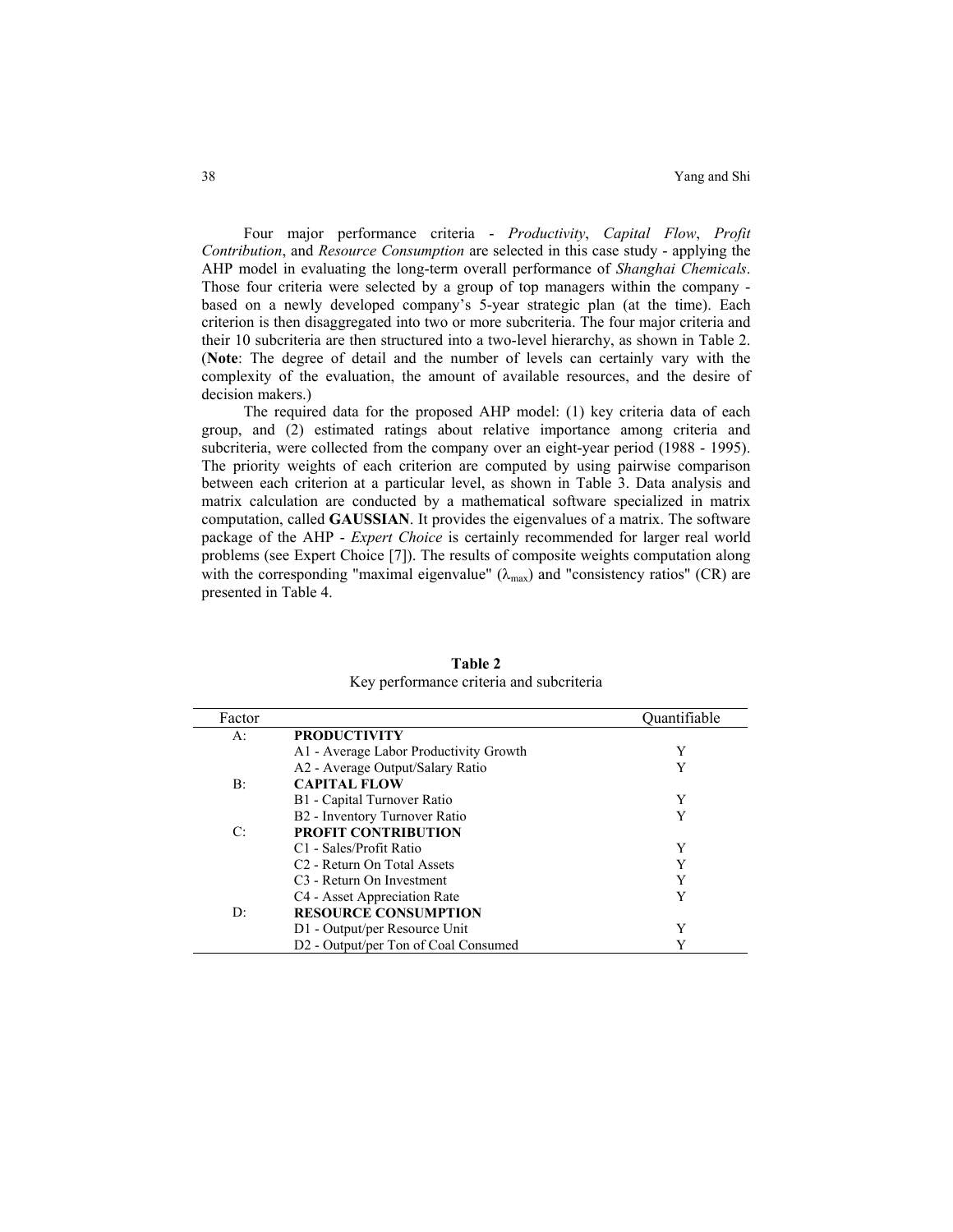| a) Overall relative priority weights of four criteria             |     |     |                |                |                 |
|-------------------------------------------------------------------|-----|-----|----------------|----------------|-----------------|
| Criteria                                                          | A   | B   | C              | D              | Priority Weight |
| A                                                                 | 1   | 3   | $\overline{2}$ | 7              | 0.4901          |
| B                                                                 | 1/3 |     | 1/2            | 3              | 0.1619          |
| C                                                                 | 1/2 | 2   | 1              | 5              | 0.2879          |
| D                                                                 | 1/7 | 1/3 | 1/5            | 1              | 0.0601          |
| b) Relative priority weights of criterion A: Productivity         |     |     |                |                |                 |
| Criteria                                                          | A1  |     |                | A <sub>2</sub> | Priority Weight |
| A <sub>1</sub>                                                    |     |     |                | 1/7            | 0.1250          |
| A2                                                                | 7   |     |                | 1              | 0.8750          |
| c) Relative priority weights of criterion B: Capital Flow         |     |     |                |                |                 |
| Criteria                                                          | B1  |     |                | B <sub>2</sub> | Priority Weight |
| B1                                                                | 1   |     |                | 1/2            | 0.3333          |
| B <sub>2</sub>                                                    | 2   |     |                | 1              | 0.6667          |
| d) Relative priority weights of criterion C: Profit Contribution  |     |     |                |                |                 |
| Criteria                                                          | C1  | C2  | C3             | C4             | Priority Weight |
| C <sub>1</sub>                                                    | 1   | 3   | 3              | 5              | 0.5204          |
| C <sub>2</sub>                                                    | 1/3 |     |                | 3              | 0.2010          |
| C <sub>3</sub>                                                    | 1/3 |     |                | 3              | 0.2010          |
| C <sub>4</sub>                                                    | 1/5 | 1/3 | 1/3            | 1              | 0.0706          |
| e) Relative priority weights of criterion D: Resource Consumption |     |     |                |                |                 |
| Criteria                                                          | D1  |     |                | D <sub>2</sub> | Priority Weight |
| D <sub>1</sub>                                                    |     |     |                | 3              | 0.750           |
| D2                                                                | 1/3 |     |                | 1              | 0.250           |

|  | Table 3                                  |  |
|--|------------------------------------------|--|
|  | Priority Weights of Performance Criteria |  |

Several managerial insights can be summarized from the results of Table 4 regarding the relative importance of performance criteria (and subcriteria) under the priority consideration of the management. For example, *productivity* (criterion A), as expected, has been ranked as one of the most important considerations in firm's longterm strategic planning (as indicated by the highest overall composite priority weight of 0.4901), followed by *profit contribution* (criterion C) with an overall priority weight of 0.2879. The highest priority weight (criterion A) demonstrates that for most companies in China (a developing country) - improving productivity will continuously be one of most important strategic objectives in order to become competitive in global market.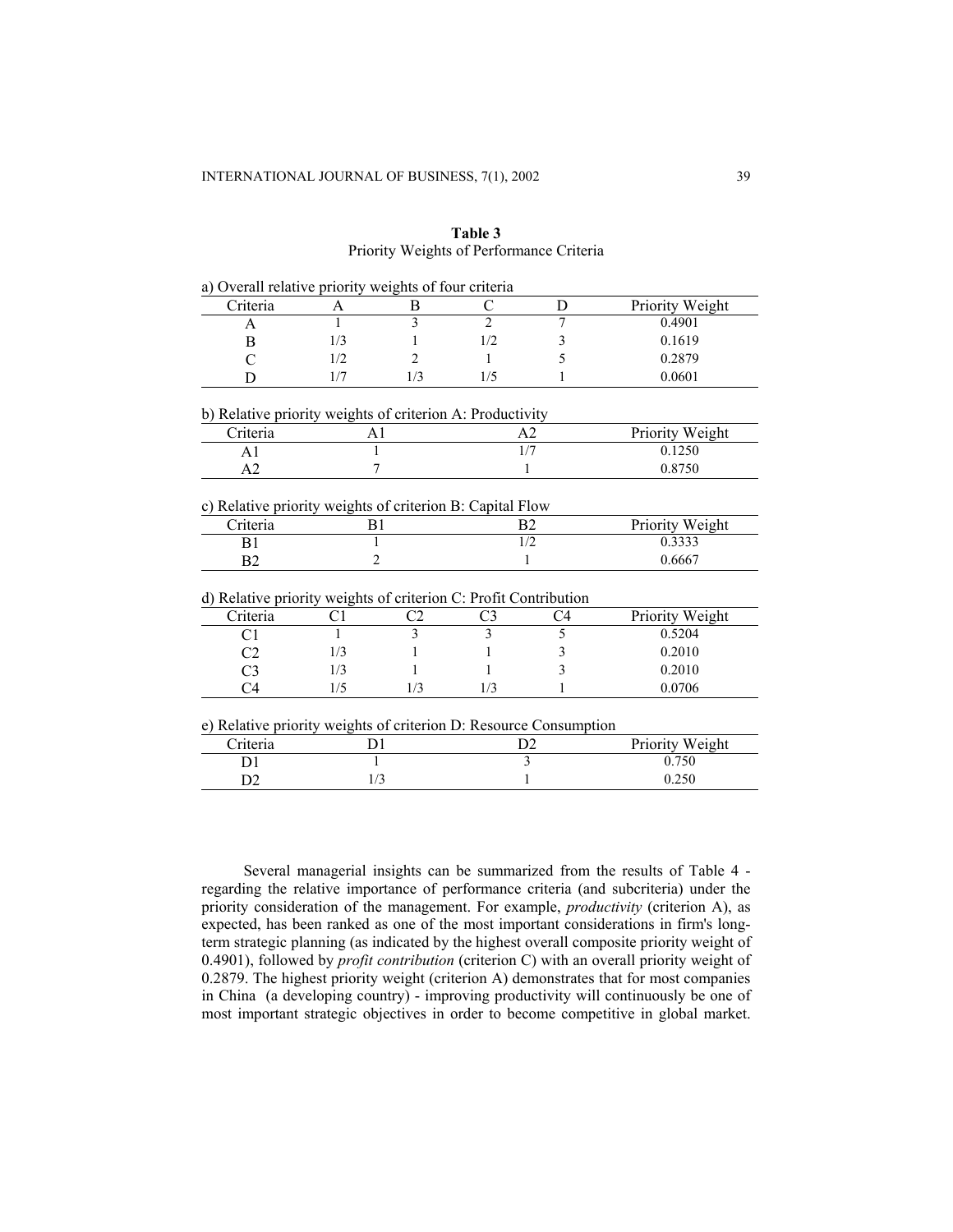Furthermore, between two productivity subcriteria, *average labor productivity growth* (A1) has been outweighed significantly by *average output/salary ratio* (A2) (an 1/7 ratio by 0.06/0.42), which actually reflects the fact that the recent trend of labor cost increase has caught up the attention of management. The second highest priority weight (criterion C) further reinforces the argument that at the current stage of China's economic reform, increasing profit and revenue will remain as one of major business objectives for top management - which partially can be contributed back to the long history of losing money for many Chinese companies under the *old* planning economy system. In addition, among four profit contribution (criterion C) subcriteria, *sales/profit ratio* (C1) has a 3:1 (or higher) ratios of the composite priority weights over another three subcriteria. It can be explained largely by the increased cost of marketing in recent years under China's current marketing system. That is, before the economic reform started in 1980s, there had been basically no market competition at all for large state-owned firms in China – as such, there was little (if any) marketing cost to be considered at the time.

| 0.4901<br>0.1619<br>0.2879<br>0.0601<br>0.0071<br>4.02<br>2.0<br>0.4901<br>0.0<br>0.4901<br>A<br>0.1250<br>0.0613<br>A <sub>1</sub><br>A <sub>2</sub><br>0.8750<br>0.4288<br>0.1619<br>B<br>0.1619<br>2.0<br>0.0<br>B1<br>0.0540<br>0.3333<br>B <sub>2</sub><br>0.6667<br>0.1079<br>C<br>0.2879<br>4.04<br>0.0165<br>0.2879<br>0.5204<br>0.1489<br>C <sub>1</sub> | Criteria       | A | B | C      | D | $\lambda_{\text{max}}$ | <b>CR</b> | Composite       |
|-------------------------------------------------------------------------------------------------------------------------------------------------------------------------------------------------------------------------------------------------------------------------------------------------------------------------------------------------------------------|----------------|---|---|--------|---|------------------------|-----------|-----------------|
|                                                                                                                                                                                                                                                                                                                                                                   |                |   |   |        |   |                        |           | <b>Priority</b> |
|                                                                                                                                                                                                                                                                                                                                                                   |                |   |   |        |   |                        |           |                 |
|                                                                                                                                                                                                                                                                                                                                                                   |                |   |   |        |   |                        |           |                 |
|                                                                                                                                                                                                                                                                                                                                                                   |                |   |   |        |   |                        |           |                 |
|                                                                                                                                                                                                                                                                                                                                                                   |                |   |   |        |   |                        |           |                 |
|                                                                                                                                                                                                                                                                                                                                                                   |                |   |   |        |   |                        |           |                 |
|                                                                                                                                                                                                                                                                                                                                                                   |                |   |   |        |   |                        |           |                 |
|                                                                                                                                                                                                                                                                                                                                                                   |                |   |   |        |   |                        |           |                 |
|                                                                                                                                                                                                                                                                                                                                                                   |                |   |   |        |   |                        |           |                 |
|                                                                                                                                                                                                                                                                                                                                                                   | C <sub>2</sub> |   |   | 0.2010 |   |                        |           | 0.0579          |
| C <sub>3</sub><br>0.2010<br>0.0579                                                                                                                                                                                                                                                                                                                                |                |   |   |        |   |                        |           |                 |
| C <sub>4</sub><br>0.0776<br>0.0223                                                                                                                                                                                                                                                                                                                                |                |   |   |        |   |                        |           |                 |
| 0.0601<br>0.0601<br>D<br>2.0<br>0.0                                                                                                                                                                                                                                                                                                                               |                |   |   |        |   |                        |           |                 |
| D <sub>1</sub><br>0.750<br>0.0451                                                                                                                                                                                                                                                                                                                                 |                |   |   |        |   |                        |           |                 |
| D2<br>0.250<br>0.0150                                                                                                                                                                                                                                                                                                                                             |                |   |   |        |   |                        |           |                 |

**Table 4**  Composite priorities of criteria and subcriteria

It can also be noted that among all subcriteria, *inventory turnover ratio* (B2) and *overall resource consumption rate* (D1) have attracted the attention of the management with two very high individual subcriterion priority weights of 0.1079 and 0.0451. Keeping too much of inventories has been a long time managerial dilemma for companies in China. Under the *old* planning economy system, there was never enough financial pressure (or economic incentive) to force the management to resolve this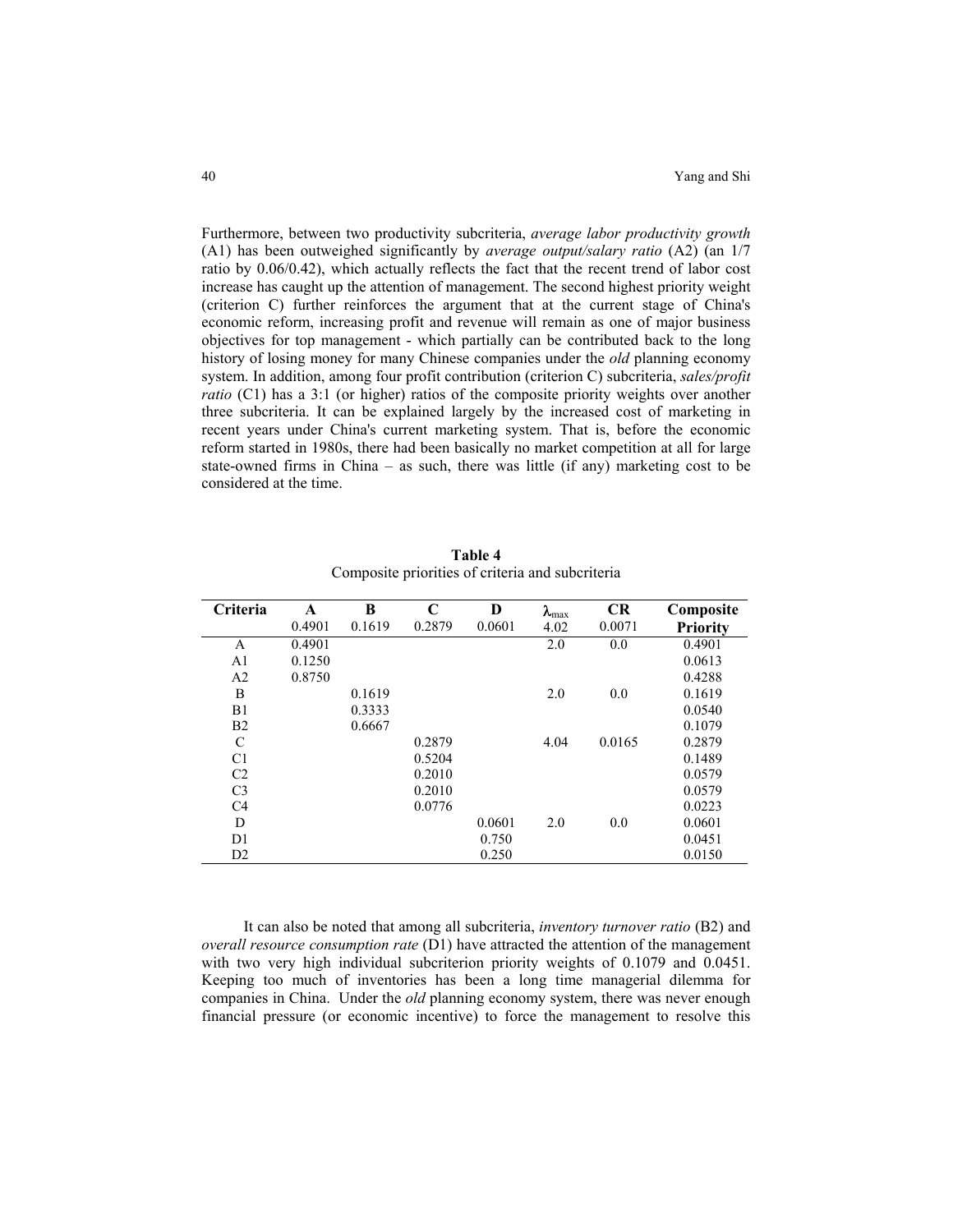issue. Only after the starting of the national economic reform process, this problem became "realistic" to the management of most firms in China. That is, companies now must reduce their inventory levels in order to enhance their control of cash flow and be competitive in the marketplace. A higher rank of D1 (*overall resource consumption rate*) reflects the concerns of management on both the production materials cost reduction and the increasingly tighten raw materials supply market.

Finally, the relative importance among all subcriteria in the same criterion group can also be learned from Table 4. For example, from the proposed AHP model, the management of current *Shanghai Chemicals* believes that to further reduce their current inventory levels is twice important as to increase their current cash flow rate – as their long-term strategic objectives, as indicated by a 2:1 ratio of their priority weights between *inventory turnover ratio* (B2) and *capital turnover ratio* (B1) in Table 4. Table 4 also indicates consistent rankings among all criteria and subcriteria, as shown by that all CRs (Consistency Ratio) are less than 0.1 (.0165, 0.0071, 0, 0, 0).

The proposed AHP model is also used to compare the *relative* performance of the company and the overall trend over that eight-year period (1988-1995). All performance criteria are first determined through the same computing procedure for each year, as shown in Table 5. Applying (i.e., multiplying) by their composite priority weights (Table 4) to all performance measures under each year, the "*Overall Ranking*" of each year can now be determined, as the lowest of 2.17 (in 1989) and the highest of 2.63 (in 1995). Based on their "*Overall Ranking*", using the first year (1988) as the base values (1.00), the "*Relative Ranking*" of each year (which displays a relative change of each year from the base year) can then be calculated (as shown in Table 5). From Table 5, it can easily be seen that the company had the relatively *best* performance in 1995 and the *poorest* in 1989. The management of *Shanghai Chemicals* had investigated the underlying causes for the above performance differences and summarized reasonable explanations for those changes. For example, the decline of the overall performance from 1988 to 1990 had been attributed to the unstable market conditions of that transition period in China's economic reform process, a continuing national industry restructure adjustment - which fluctuated the overall demand of the chemistry industry, an accumulative surplus in the national labor market (externally), and many out-of-date equipment and insufficiently trained workers at the time. Specifically, the declined demand, for instance, was believed as the main cause for a 30% decrease in Return-On-Investment (C3: from 0.18 to 0.13), 17% reduction in Return-On-Total-Assets (C2: from 0.3 to 0.25), and a  $6\%$  decrease in Output Rate (D1: from 1.38 to 1.30). In contrast, all performance measures had been improved significantly in the next five years (from 1991 to 1995), as shown in Table 5 (e.g., Labor Productivity Growth - A1: from 2.2 to 5.10, Inventory Turnover Ratio - B2: from 5.50 to 6.00, and Return-On-Investment - C3: from 0.13 to 0.16), because after 1991, the national industry restructure reached its stable stage, the demand for the chemistry industry started to recovery (externally), while a new leadership of the company was established at the beginning of 1991, major equipment was upgraded by a \$20 million technology project, over 90% of all company's employees were "updated" through a rotating training program, and perhaps more importantly, a new company-wide performance based rewarding and incentive system was developed and implemented by the new leadership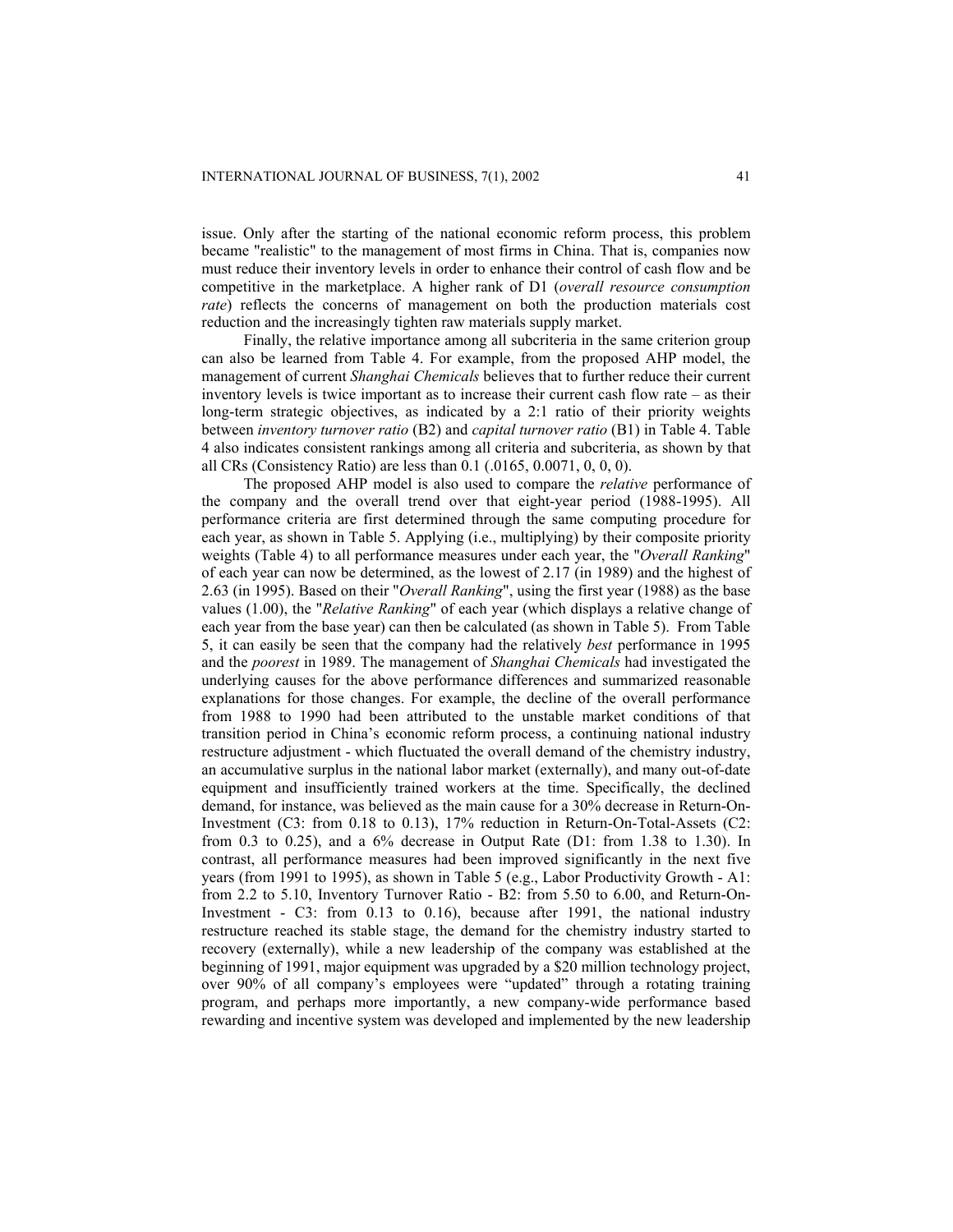(internally). Similar explanations had been explored for each specific meaningful performance change in detail. Such comparison results can certainly be depicted through two-or three-dimension curves to showcase (or highlight) the dynamic changing in the firm's long-term overall performance to provide more managerial insights for the management.

| Criteria       |      |      |      |      | Year |      |      |      |
|----------------|------|------|------|------|------|------|------|------|
|                | 1988 | 1989 | 1990 | 1991 | 1992 | 1993 | 1994 | 1995 |
| A              |      |      |      |      |      |      |      |      |
| A <sub>1</sub> | 1.50 | 1.90 | 2.20 | 2.20 | 2.90 | 4.00 | 4.80 | 5.10 |
| A <sub>2</sub> | 3.00 | 2.80 | 2.70 | 3.00 | 2.80 | 2.70 | 2.77 | 3.10 |
| B              |      |      |      |      |      |      |      |      |
| B1             | 3.20 | 2.60 | 2.50 | 2.00 | 2.20 | 2.50 | 2.00 | 2.20 |
| B <sub>2</sub> | 5.50 | 5.00 | 5.55 | 5.50 | 6.00 | 5.55 | 5.50 | 6.00 |
| C              |      |      |      |      |      |      |      |      |
| C <sub>1</sub> | 0.26 | 0.24 | 0.27 | 0.28 | 0.28 | 0.27 | 0.28 | 0.26 |
| C <sub>2</sub> | 0.30 | 0.28 | 0.28 | 0.25 | 0.28 | 0.28 | 0.25 | 0.28 |
| C <sub>3</sub> | 0.18 | 0.16 | 0.14 | 0.13 | 0.18 | 0.18 | 0.16 | 0.16 |
| C <sub>4</sub> | 0.20 | 0.16 | 0.20 | 0.14 | 0.18 | 0.20 | 0.18 | 0.16 |
| D              |      |      |      |      |      |      |      |      |
| D1             | 1.38 | 1.33 | 1.36 | 1.30 | 1.38 | 1.34 | 1.30 | 1.38 |
| D2             | 6.32 | 6.28 | 6.33 | 6.28 | 6.32 | 6.30 | 6.24 | 6.32 |
| Overall        | 2.32 | 2.17 | 2.25 | 2.34 | 2.37 | 2.36 | 2.41 | 2.63 |
| Ranking        |      |      |      |      |      |      |      |      |
| Relative       | 1.00 | 0.94 | 0.97 | 1.01 | 1.02 | 1.02 | 1.04 | 1.13 |
| Ranking*       |      |      |      |      |      |      |      |      |

| Table 5                                                           |
|-------------------------------------------------------------------|
| Overall performance comparison of Shanghai Chemicals: 1988 - 1995 |

 **Note**: Relative Ranking is the ranking comparing with Base-Year (1988).

# **V. SUMMARY**

This paper presents an AHP application - evaluating firm's long-term overall performance in China. The proposed AHP model is illustrated through a case study the evaluation of *Shanghai Chemicals'* overall performance over an eight-year period (1988-1995).

With the cooperation from the company and local government agencies, all required data were collected successfully. Specific workshops were organized for the managers involved in the research. Feedback from those managers was then examined and integrated into the study. The result of this study shows that such an AHP application can assist the managers of international joint venture incorporations in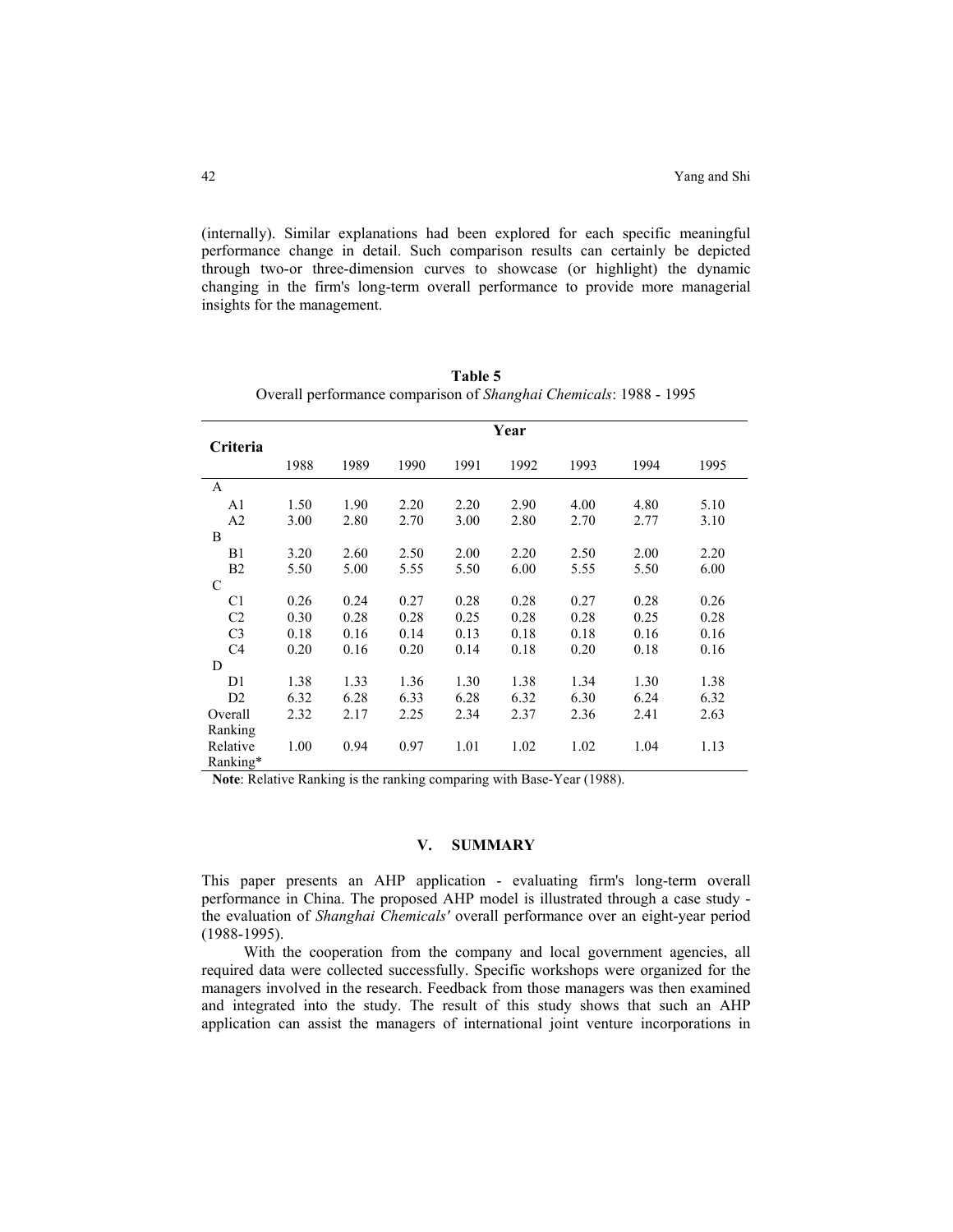China to effectively evaluate firm's long-term overall performance in their strategic planning process - even under China's current complex economic and marketing conditions.

Several managerial implications can be learned from this research. First, the proposed AHP model can assist managers to identify all information sources for required input data. Under an organized hierarchical structure, the AHP model will prepare the managers in advance for their information need. Another implication is in relation to a more systematic evaluation about the qualitative oriented performance criteria. In practical problems, a difficult task for managers is to consistently evaluate and compare those qualitative factors. A common complaint is that it is unfair or impossible to ask an individual to offer a consistent judgement or comparison on those qualitative factors because an "absolute" subjective consistency is beyond the nature of human being. As such, in a practical sense, the proposed AHP model is attractive to managers because its pairwise comparison procedure will allow managers only to offer relative (rather than absolute) preference assessment, one at a time, on those qualitative factors. The procedure will then scale these relative comparisons uniquely to ensure the consistency of these values. In fact, a built-in inconsistency checking mechanism has been established within the AHP to identify all inconsistencies at very early stages of the solution process (see Saaty [23]).

The methodological approach of organizing all criteria and subcriteria into a chain of hierarchy in the proposed AHP model has also received positive confirmation from the practice. One advantage of such a hierarchical structure is to provide a framework in which it is critical to seek input about the criteria and subcriteria within the hierarchy from different levels of managers in the organization. In addition, the AHP hierarchical structure can easily be incorporated into an interactive solution procedure, which allows more active participation of the managers to be involved in the solution process. It has been reported that using the AHP procedure to estimate the initial "relative" weights or preferences about related criteria requires very little training for managers, and the use of software "*Expert Choice*" can even allow managers to make pairwise comparisons (and "what-if"analysis ) on the screen (while complex mathematical manipulations are performed by computers) (see Saaty [24]).

The flexibility to industrial uniqueness and the high acceptability to business managers have been addressed as other managerial implications from the proposed AHP model. Its high acceptability can be contributed to the fact that the managers are required to participate actively in the solution process. The flexibility to industrial uniqueness comes from the fundamental nature of hierarchical structure. Different industries often evaluate their long-term overall performance from different perspectives. Each industry may need a unique priority consideration in their long-term overall performance evaluation process. The application of the AHP model will allow industrial managers to structure their "uniqueness" into the priority weights computation to reflect their desired unique priority considerations.

This research is initiated by (an internal request from *Shanghai Chemicals*) the motivation to develop an analytical model that will stratify normally complex and numerous criteria and subctiteria into a hierarchy and help decision makers focus on key issues within a large-scaled problem. By organizing all criteria and subcriteria into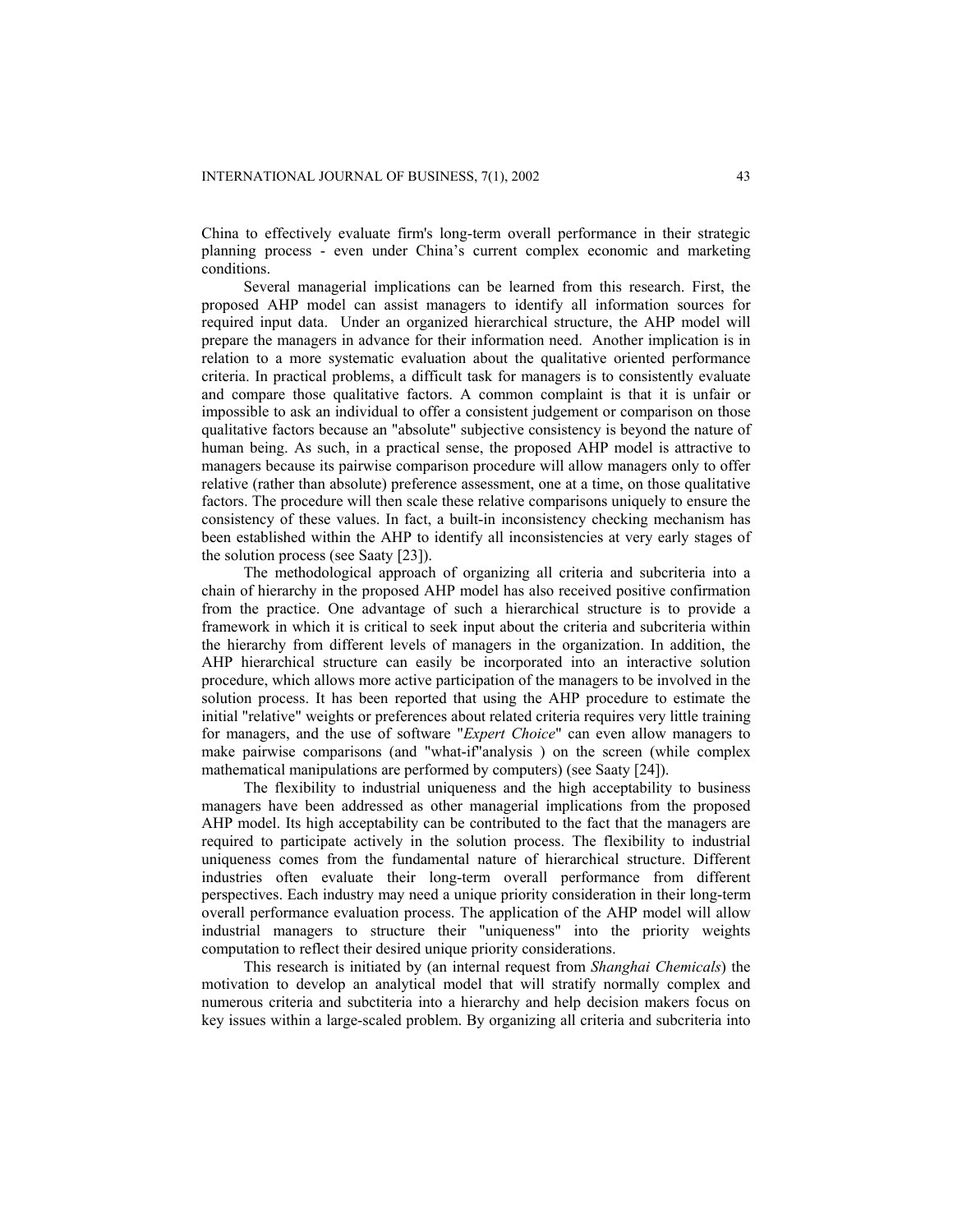a chain of hierarchy in successive levels, the AHP model also offers the flexibility to match the preferences of dynamic managerial priority considerations. For example, as managers may have different subjective priority rankings over certain key criteria, the proposed AHP model will allow repeated calculations of the overall priority weights of all or partial criteria and subcriteria under different ranks. Similarly, as the subjective priority rankings of different criteria and subcriteria may be changed over time (reacting to either external or internal changes), it will be an easy task to recalculate their corresponding overall priority rankings based on changed preferences among concerned criteria and subcriteria, and as a result, to adjust company's related business plan or policy. Under either circumstance, the proposed AHP model will make the comparisons and evaluations of overall priority ranks among concerned criteria and subcriteria under complex differential subjective considerations.

#### **REFERENCES**

- Albayrakoglu, M. M. (1996). "Justification of New Manufacturing Technology: A Strategic Approach Using the Analytical Hierarchy Process". *Production and Inventory Management Journal*, First Quarter, 71-76.
- Camp, R. (1989). *Benchmarking: the Search for Industry Best Practices that Lead to Superior Performance.* ASQC Quality Press, Milwaukee.
- Carlsson, C., & Walden, P. (1995). "AHP in Political Group Decisions: A Study in the Art of Possibilities". *Interfaces*, 25(4), 14-29.
- CNSB (China National Statistics Bureau) (1997). *Annual Report of China National Statistics Bureau*, China Statistics Press, Beijing.
- Davis, A.S. (1997). "Handling Uncertainty: Do Managers in the People's Republic of China, the U.S., and the UK Differ?" *Academy of Management Executive*, 11(1), 121-122.
- Dyer, J. S. (1990). "Remarks on the Analytic Hierarchy Process". *Management Science*, 36(3), 249-258.
- Expert Choice (1992). *Expert Choice*, Version 8.0. Expert Choice, Inc., Pittsburgh, PA.
- Falkner, C. H., and Benhajla, S. (1990). "Multi-Attribute Decision Models in the Justification of CIM Systems". *The Engineering Economist*, 35(2), 91-114.
- Harker, P. T., & Vargas, L. G. (1987). "The Theory of Ratio Scale Estimation: Saaty's Analytic Hierarchy Process". *Management Science*, 33, 1383-1403.
- Kaplan, R.S., and Norton, D.P. (1996). *The Balanced Scorecard.* Harvard Business School Press, Boston.
- Kaplan, R.,S., Robert, C. and Norton, D.P. (1992). "The Balanced Scorecard Measures that Drive Performance"*. Harvard Business Review*, January/February.
- Kaplan, R.,S., Robert, C. and Norton, D.P. (1996). "Using the Balanced Scorecard as A Strategic Management System"*. Harvard Business Review*, January/February.
- Korhonen, P., & Wallenius, J. (1990). "Using Qualitative Data in Multiple Objective Linear Programming". *European Journal of Operational Research*, 48(1), 81-87.
- Lin, G.S. (1997). "Study on Sino-Foreign Investment Motives in High-Tech Joint Ventures". *China Industrial Economy* (A Chinese Journal), Volume 5, 11-25.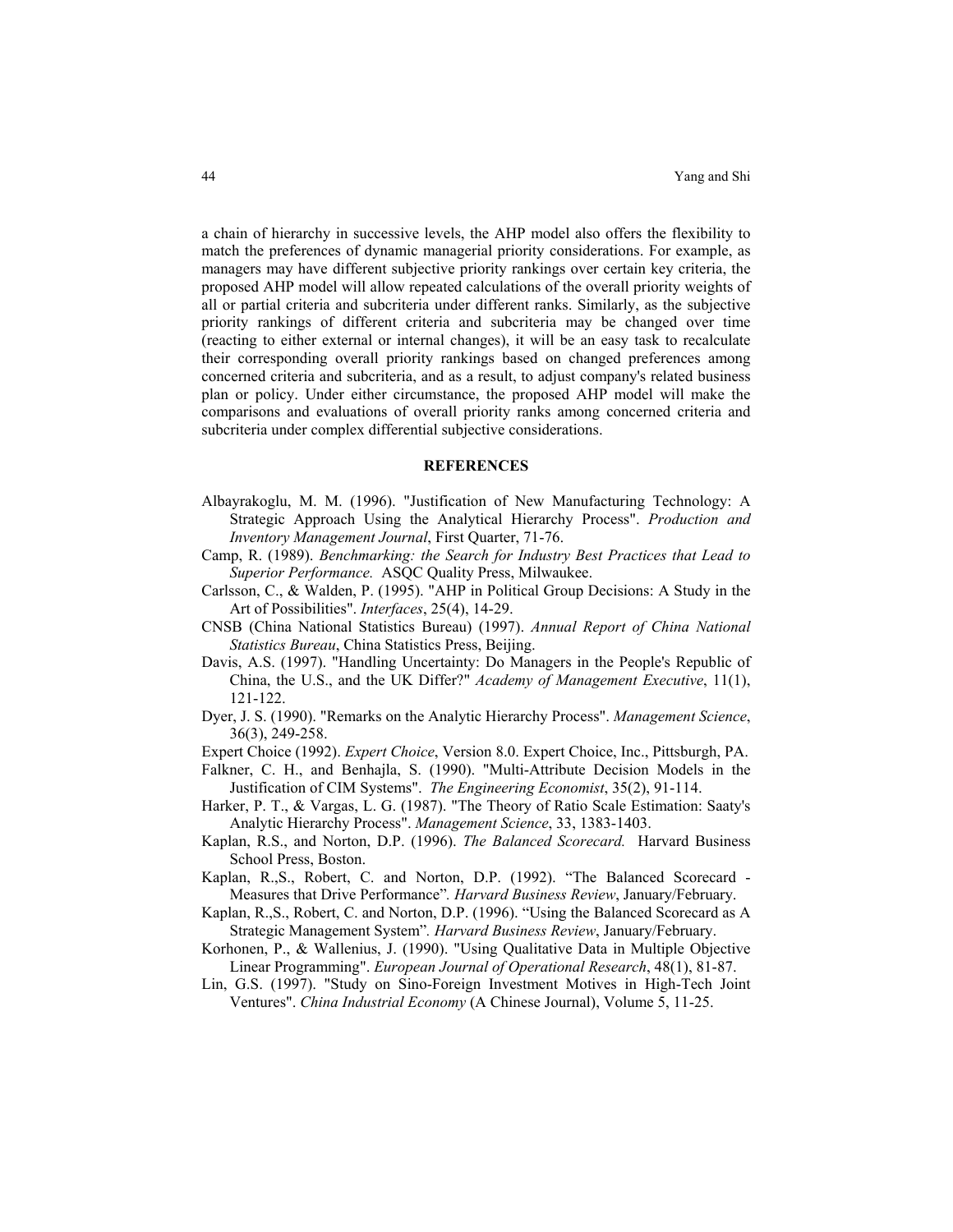- Ma, H. (1997). *Economical Trend & Perspective of China: 1996 1997*. China Development Press.
- Ma, H. (1997). *Report on Chinese Market Development*. China Development Press.
- Mann, J. (1997). *Beijing Jeep: A Case Study of Western Business in China*. Westiview Press.
- Miller, R., Glen, J., Jaspersen, F., and Karmokolias, Y. (1997). "International Joint Ventures in Developing Countries". *Finance and Development*, March, 10-26.
- Maskell, B. H. (1991). *Performance Measurement for World Class Manufacturing*. Productivity Press, Cambridge, MA.
- Perez, J. (1995). "Some Comments on Saaty's Analytic Hierarchy Process". *Management Science*, 41(6), 1091-1095.
- Rhinesmith, S. H. (1996). *A Manager's Guide to Globalization: Six Skills for Success in A Changing World*. Times Mirror Higher Education Group, Inc..
- Rivers, D. L. (1997). "Proactive Performance Measures". *Proceedings of 1997 APICS International Conference,* 543-546.
- Saaty, T. L. (1994). "How to Make a Decision: The Analytic Decision Process". *Interfaces*, 24(6), 19-43.
- Saaty, T. L. (1994). "Highlights and Critical Points in the Theory and Application of the Analytic Decision Process". *European Journal of Operations Research*, 74, 426-447.
- Saaty, T. L., and Vargas, L. G. (1993). "Experiments on Rank Preservation and Reversal in Relative Measurement". *Mathematical and Computer Modeling*, 17(4/5), 13-18.
- Saaty, T. L. (1990). "How to Make a Decision: The Analytic Decision Process". *European Journal of Operations Research*, 48, 9-26.
- Saaty, T. L. (1990). "An Exposition of the AHP in reply to the Paper Remarks on the Analytic Hierarchy Process". *Management Science*, 36(3), 259-268.
- Satty, T. L. (1988). *Multi-criteria Decision Making: The Analytical Hierarchy Process*. RWS Publications, Pittsburgh, Pennsylvania.
- Saaty, T. L. (1983). "Priority Setting in Complex Problems". *IEEE Transactions on Engineering Management*, EM-30 (3), 140-155.
- Satty, T. L. (1982). *Decision Making for Leaders: The Analytical Hierarchy Process for Decisions in A Complex World*, Belmont, MA: Wadsworth.
- Saaty, T. L. (1977). "A Scaling Method for Priorities in Hierarchical Structures". *Journal of Mathematical Psychology*, 15, 234-281.
- Sun, M., Stam, A., and Steuer, R. E. (1996). "Solving Multiple Objective Programming Problems Using Feed -Forward Artificial Neural Networks: The Interactive FFANN Procedure". *Management Science*, 42(6), 835-849.
- Tarr, J. D. (1997). "Beyond Balanced Scorecard: Using Performance Measurement Strategically". *Proceedings of 1997 APICS International Conference,* 329-333.
- Tarr, J. D. (1996). "Performance Measurement for A Continuous Improvement Strategy". *Hospital Material Management Quarterly,* November.
- Tavana, M., and Banerjee, S. (1995). "Strategic Assessment Model (SAM): A Multiple Criteria Decision Support System for Evaluation of Strategic Alternatives". *Decision Science*, 26(1), 119-143.